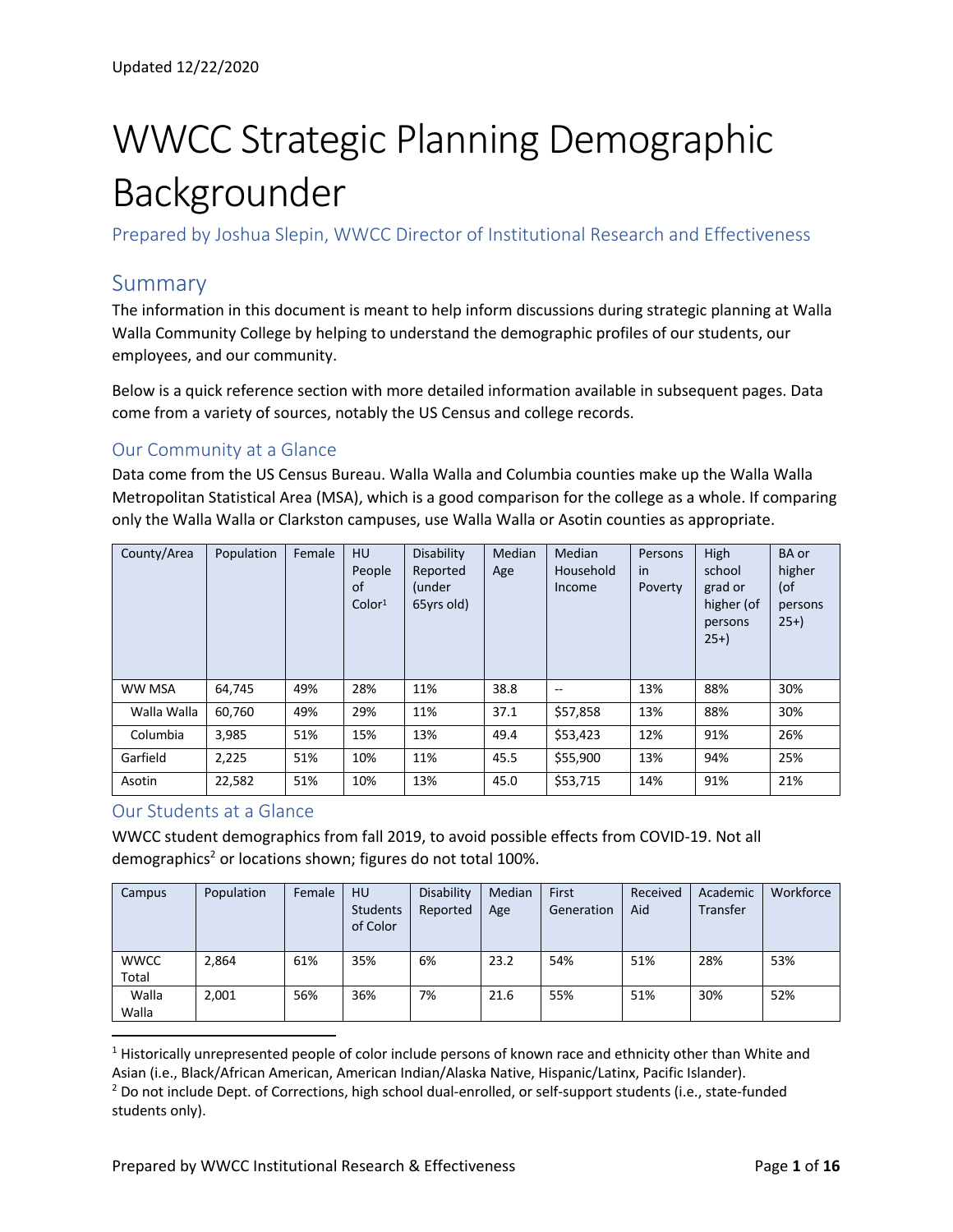| -'<br>Jark:<br>ston | .<br>д,<br>ℸၪ୵ | $\overline{\phantom{a}}$<br>'O% | $\sim$ $\sim$ $\sim$<br><b>2070</b> | 7% | $\sim$ $\sim$<br>26.8 | 60% | 68%<br>- - - | 22% | 68% |
|---------------------|----------------|---------------------------------|-------------------------------------|----|-----------------------|-----|--------------|-----|-----|
|---------------------|----------------|---------------------------------|-------------------------------------|----|-----------------------|-----|--------------|-----|-----|

Walla Walla Public School Students at a Glance

| Academic Year | Population |     | Female   HU Students of Color |
|---------------|------------|-----|-------------------------------|
| 2019-20       | 5.716      | 49% | 43%                           |

#### Our Employees at a Glance

Employee demographics from fall 2019. Employees categorized by primary employee type, so an Exempt employee who teaches one course per term for 25% of their total workload would be listed once under Exempt and not both Exempt and PT Faculty. Figures are for WWCC as a whole. No data codes exist to assign employees to a specific location.

| <b>Employee Type</b> | Population |     | Female | Employees of Color <sup>3</sup> | <b>Disability Reported</b> | <b>Median Age</b> |
|----------------------|------------|-----|--------|---------------------------------|----------------------------|-------------------|
| <b>TOTAL</b>         | 452        |     | 54%    | 15%                             | 0%                         | 48                |
| FT Faculty           | 123        | 27% | 44%    | 11%                             | 0%                         | 50                |
| Exempt               | 77         | 17% | 58%    | 13%                             | 0%                         | 48                |
| Classified           | 106        | 23% | 64%    | 25%                             | 0%                         | 47                |
| PT Faculty           | 146        | 32% | 53%    | 13%                             | 1%                         | 49                |

<sup>3</sup> SBCTC reporting does not include HU employees of color.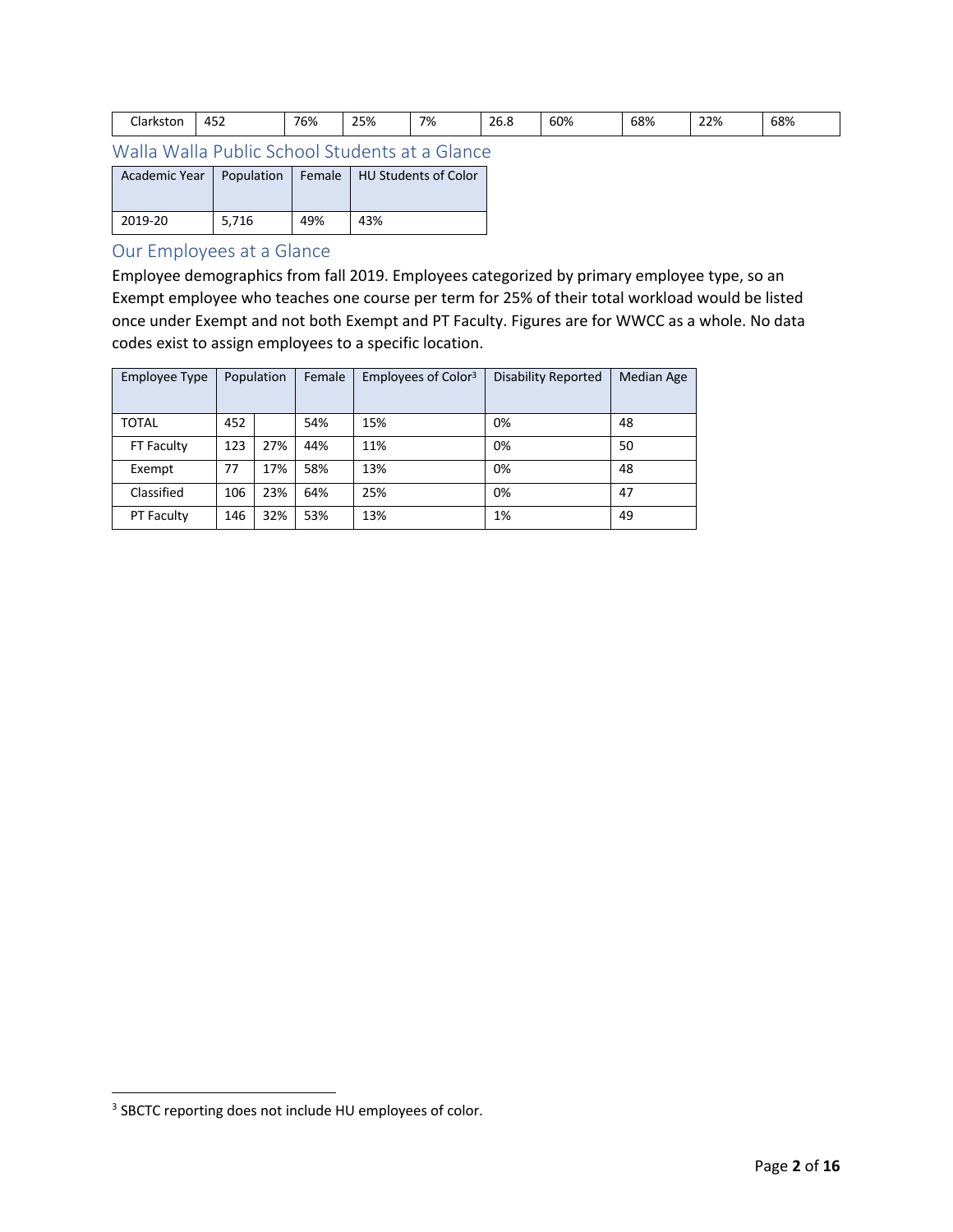## Our Community in Detail

#### US Census

Data come from the US Census Bureau's QuickFacts.<sup>4</sup>

|                                                                                         | <b>Walla Walla</b><br>County,   | Columbia<br>County, | <b>Garfield</b><br>County, | <b>Asotin County,</b><br>Washington |  |  |  |  |  |
|-----------------------------------------------------------------------------------------|---------------------------------|---------------------|----------------------------|-------------------------------------|--|--|--|--|--|
|                                                                                         | Washington                      | Washington          | Washington                 |                                     |  |  |  |  |  |
| <b>PEOPLE</b>                                                                           |                                 |                     |                            |                                     |  |  |  |  |  |
|                                                                                         | Population                      |                     |                            |                                     |  |  |  |  |  |
| Population estimates, July 1, 2019, (V2019)                                             | 60,760                          | 3,985               | 2,225                      | 22,582                              |  |  |  |  |  |
| Population estimates base, April 1, 2010,<br>(V2019)                                    | 58,781                          | 4,078               | 2,266                      | 21,623                              |  |  |  |  |  |
| Population, percent change - April 1, 2010<br>(estimates base) to July 1, 2019, (V2019) | 3.4%                            | $-2.3%$             | $-1.8%$                    | 4.4%                                |  |  |  |  |  |
| Population, Census, April 1, 2010                                                       | 58,781                          | 4,078               | 2,266                      | 21,623                              |  |  |  |  |  |
| <b>Age and Sex</b>                                                                      |                                 |                     |                            |                                     |  |  |  |  |  |
| Persons under 5 years, percent                                                          | 5.3%                            | 4.7%                | 7.5%                       | 5.1%                                |  |  |  |  |  |
| Persons under 18 years, percent                                                         | 20.7%                           | 18.0%               | 21.0%                      | 20.0%                               |  |  |  |  |  |
| Persons 65 years and over, percent                                                      | 18.7%                           | 28.5%               | 25.3%                      | 24.0%                               |  |  |  |  |  |
| Female persons, percent                                                                 | 49.1%                           | 51.2%               | 51.2%                      | 51.1%                               |  |  |  |  |  |
|                                                                                         | <b>Race and Hispanic Origin</b> |                     |                            |                                     |  |  |  |  |  |
| White alone, percent                                                                    | 91.4%                           | 91.1%               | 92.8%                      | 93.2%                               |  |  |  |  |  |
| Black or African American alone, percent(a)                                             | 2.2%                            | 0.7%                | 0.1%                       | $0.8\%$                             |  |  |  |  |  |
| American Indian and Alaska Native alone,<br>percent(a)                                  | 1.4%                            | 1.8%                | 0.7%                       | 1.8%                                |  |  |  |  |  |
| Asian alone, percent(a)                                                                 | 1.7%                            | 1.4%                | 3.2%                       | 1.0%                                |  |  |  |  |  |
| <b>Native Hawaiian and Other Pacific Islander</b><br>alone, percent(a)                  | 0.4%                            | 2.0%                | N/A                        | 0.3%                                |  |  |  |  |  |
| Two or More Races, percent                                                              | 2.8%                            | 3.0%                | 3.2%                       | 2.9%                                |  |  |  |  |  |
| Hispanic or Latino, percent(b)                                                          | 21.7%                           | 7.9%                | 5.6%                       | 4.4%                                |  |  |  |  |  |
| White alone, not Hispanic or Latino, percent                                            | 71.3%                           | 84.4%               | 88.1%                      | 89.8%                               |  |  |  |  |  |
| <b>Population Characteristics</b>                                                       |                                 |                     |                            |                                     |  |  |  |  |  |
| <b>Veterans, 2015-2019</b>                                                              | 4,590                           | 393                 | 252                        | 2,080                               |  |  |  |  |  |
| Foreign born persons, percent, 2015-2019                                                | 10.1%                           | 7.4%                | 2.4%                       | 2.9%                                |  |  |  |  |  |
|                                                                                         | <b>Housing</b>                  |                     |                            |                                     |  |  |  |  |  |
| Housing units, July 1, 2019, (V2019)                                                    | 25,103                          | 2,175               | 1,250                      | 10,125                              |  |  |  |  |  |
| Owner-occupied housing unit rate, 2015-2019                                             | 64.8%                           | 67.9%               | 71.5%                      | 70.7%                               |  |  |  |  |  |
| Median value of owner-occupied housing<br>units, 2015-2019                              | 224,800                         | 179,400             | 149,400                    | 198,100                             |  |  |  |  |  |

<sup>4</sup> QuickFacts data are derived from: Population Estimates, American Community Survey, Census of Population and Housing, Current Population Survey, Small Area Health Insurance Estimates, Small Area Income and Poverty Estimates, State and County Housing Unit Estimates, County Business Patterns, Nonemployer Statistics, Economic Census, Survey of Business Owners, Building Permits. Median age comes from 2014-18 American Community Survey, 5-year estimates.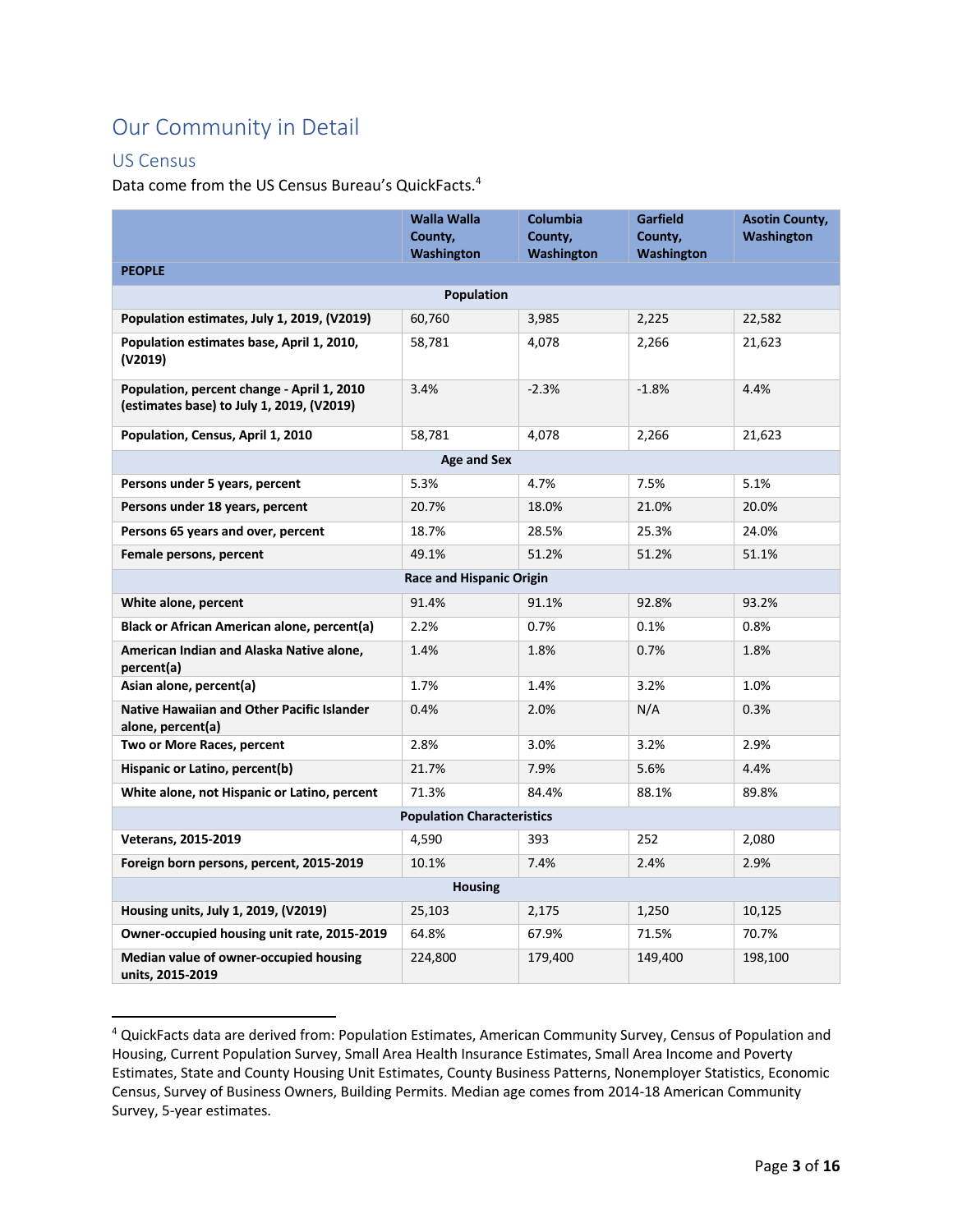| Median selected monthly owner costs -with a<br>mortgage, 2015-2019                        | 1,439                             | 1,295                                | 1,071                                | 1,250                                |  |  |  |  |  |
|-------------------------------------------------------------------------------------------|-----------------------------------|--------------------------------------|--------------------------------------|--------------------------------------|--|--|--|--|--|
| Median selected monthly owner costs -<br>without a mortgage, 2015-2019                    | 491                               | 399                                  | 361                                  | 426                                  |  |  |  |  |  |
| Median gross rent, 2015-2019                                                              | 926                               | 763                                  | 598                                  | 797                                  |  |  |  |  |  |
| <b>Building permits, 2019</b>                                                             | 190                               | $\overline{4}$                       | $\overline{2}$                       | 86                                   |  |  |  |  |  |
| <b>Families &amp; Living Arrangements</b>                                                 |                                   |                                      |                                      |                                      |  |  |  |  |  |
| Households, 2015-2019                                                                     | 22,646                            | 1,795                                | 984                                  | 9,101                                |  |  |  |  |  |
| Persons per household, 2015-2019                                                          | 2.44                              | 2.18                                 | 2.24                                 | 2.44                                 |  |  |  |  |  |
| Living in same house 1 year ago, percent of<br>persons age 1 year+, 2015-2019             | 78.5%                             | 85.3%                                | 82.7%                                | 83.1%                                |  |  |  |  |  |
| Language other than English spoken at home,<br>percent of persons age 5 years+, 2015-2019 | 19.4%                             | 8.9%                                 | 4.7%                                 | 4.2%                                 |  |  |  |  |  |
| <b>Computer and Internet Use</b>                                                          |                                   |                                      |                                      |                                      |  |  |  |  |  |
| Households with a computer, percent, 2015-<br>2019                                        | 92.2%                             | 87.1%                                | 87.9%                                | 90.5%                                |  |  |  |  |  |
| Households with a broadband Internet<br>subscription, percent, 2015-2019                  | 85.0%                             | 78.3%                                | 77.1%                                | 81.2%                                |  |  |  |  |  |
| <b>Education</b>                                                                          |                                   |                                      |                                      |                                      |  |  |  |  |  |
| High school graduate or higher, percent of<br>persons age 25 years+, 2015-2019            | 88.3%                             | 91.2%                                | 94.4%                                | 91.4%                                |  |  |  |  |  |
| Bachelor's degree or higher, percent of<br>persons age 25 years+, 2015-2019               | 29.8%                             | 25.6%                                | 24.5%                                | 21.4%                                |  |  |  |  |  |
| <b>Health</b>                                                                             |                                   |                                      |                                      |                                      |  |  |  |  |  |
| With a disability, under age 65 years, percent,<br>2015-2019                              | 10.8%                             | 12.8%                                | 10.8%                                | 13.1%                                |  |  |  |  |  |
| Persons without health insurance, under age<br>65 years, percent                          | 8.7%                              | 7.1%                                 | 4.7%                                 | 7.0%                                 |  |  |  |  |  |
|                                                                                           | <b>Economy</b>                    |                                      |                                      |                                      |  |  |  |  |  |
| In civilian labor force, total, percent of<br>population age 16 years+, 2015-2019         | 57.1%                             | 55.7%                                | 53.3%                                | 56.5%                                |  |  |  |  |  |
| In civilian labor force, female, percent of<br>population age 16 years+, 2015-2019        | 56.1%                             | 49.4%                                | 46.0%                                | 52.4%                                |  |  |  |  |  |
| Total accommodation and food services sales,<br>2012 (\$1,000)(c)                         | 92,688                            | 3,153                                | 281                                  | 25,233                               |  |  |  |  |  |
| Total health care and social assistance<br>receipts/revenue, 2012 (\$1,000)(c)            | 443,457                           | 11,882                               | (suppressed<br>confidential<br>info) | 99,085                               |  |  |  |  |  |
| Total manufacturers shipments, 2012<br>(\$1,000)(c)                                       | (suppressed<br>confidential info) | (suppressed<br>confidential<br>info) | 0                                    | 50,511                               |  |  |  |  |  |
| Total merchant wholesaler sales, 2012<br>(\$1,000)(c)                                     | (suppressed<br>confidential info) | (suppressed<br>confidential<br>info) | (suppressed<br>confidential<br>info) | (suppressed<br>confidential<br>info) |  |  |  |  |  |
| Total retail sales, 2012 (\$1,000)(c)                                                     | 555,488                           | 30,494                               | 10,440                               | 285,863                              |  |  |  |  |  |
| Total retail sales per capita, 2012(c)                                                    | 9,351                             | 7,633                                | 4,686                                | 13,060                               |  |  |  |  |  |
|                                                                                           | <b>Transportation</b>             |                                      |                                      |                                      |  |  |  |  |  |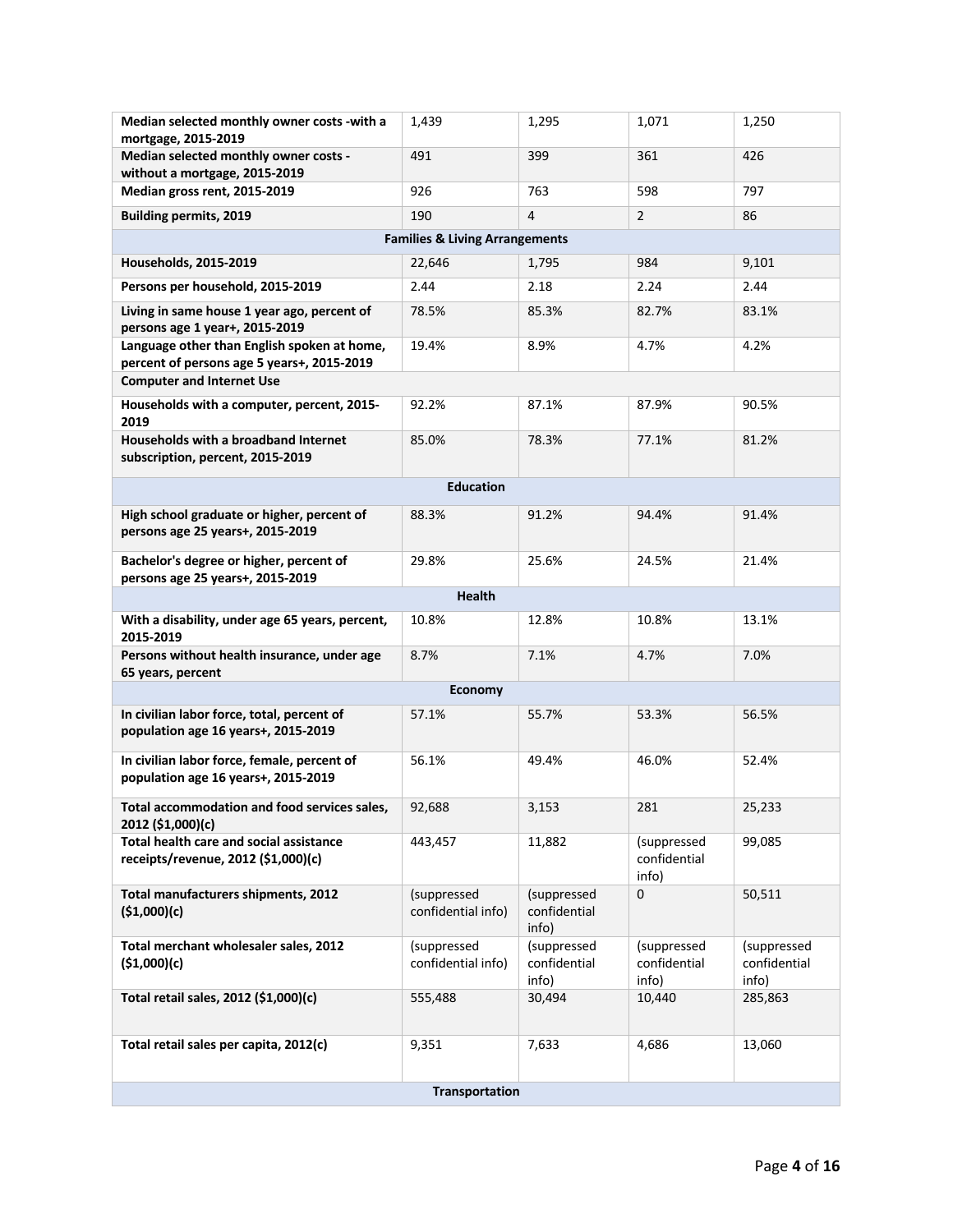| Mean travel time to work (minutes), workers<br>age 16 years+, 2015-2019 | 16                          | 19.2           | 20.5           | 16.7    |
|-------------------------------------------------------------------------|-----------------------------|----------------|----------------|---------|
|                                                                         | <b>Income &amp; Poverty</b> |                |                |         |
| Median household income (in 2019 dollars),<br>2015-2019                 | 57,858                      | 53,423         | 55,900         | 53,715  |
| Per capita income in past 12 months (in 2019<br>dollars), 2015-2019     | 29,035                      | 36,551         | 26,742         | 29,695  |
| Persons in poverty, percent                                             | 12.7%                       | 12.3%          | 12.9%          | 13.8%   |
| <b>BUSINESSES</b>                                                       |                             |                |                |         |
| Total employer establishments, 2018                                     | 1,396                       | 119            | 44             | 444     |
| Total employment, 2018                                                  | 20,495                      | 930            | 304            | 4,944   |
| Total annual payroll, 2018 (\$1,000)                                    | 887,761                     | 44,242         | 10,606         | 195,620 |
| Total employment, percent change, 2017-2018                             | 0.9%                        | 8.4%           | $-1.0%$        | 2.3%    |
| Total nonemployer establishments, 2018                                  | 3,386                       | 222            | 141            | 1,033   |
| All firms, 2012                                                         | 3,921                       | 376            | 142            | 1,274   |
| Men-owned firms, 2012                                                   | 1,868                       | 142            | 122            | 579     |
| Women-owned firms, 2012                                                 | 1,110                       | 191            | $(<$ 25 firms) | 453     |
| Minority-owned firms, 2012                                              | 415                         | 51             | $(<$ 25 firms) | 82      |
| Nonminority-owned firms, 2012                                           | 3,178                       | 312            | 133            | 1,121   |
| Veteran-owned firms, 2012                                               | 238                         | $(<$ 25 firms) | 38             | 123     |
| Nonveteran-owned firms, 2012                                            | 3,362                       | 348            | 98             | 1,019   |
| <b>GEOGRAPHY</b>                                                        |                             |                |                |         |
| Population per square mile, 2010                                        | 46.3                        | 4.7            | 3.2            | 34      |
| Land area in square miles, 2010                                         | 1,270.13                    | 868.63         | 710.69         | 636.21  |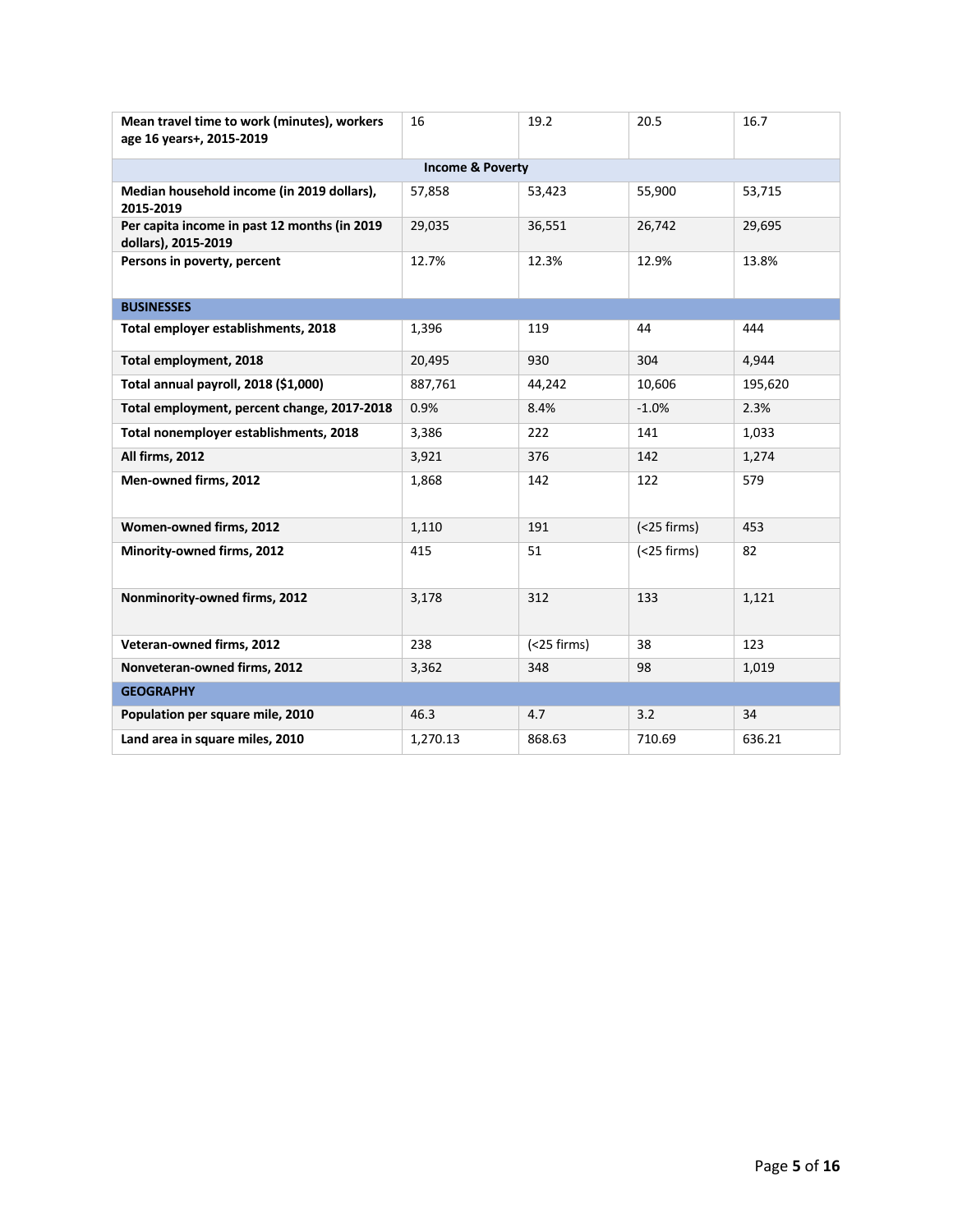#### Walla Walla Trends

Selected charts from Walla Walla Trends website, run by the Port of Walla Walla and Eastern University, to help visualize some trends pertinent to understanding the community. Data come from a variety of courses, including the US Census Bureau.



*Figure 1: Population by Age Group*







V → Walla Walla County - Net Migration as a Percent of Total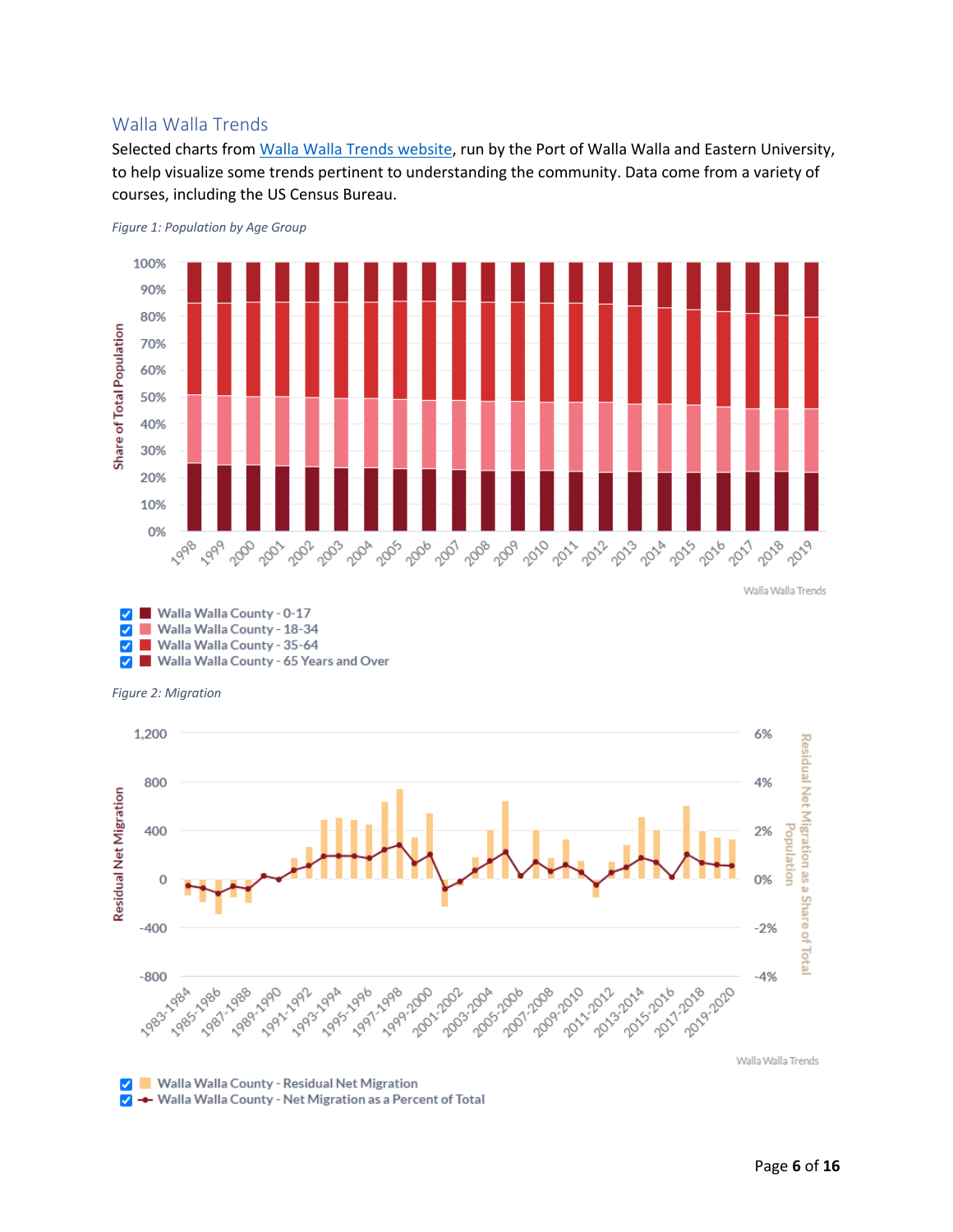



✔ - Washington State - Nominal Average Wage  $\overline{\checkmark}$ ............. Washington State - Constant 2019 Dollars

*Figure 4: Employment*



V Malla Walla County - Total Employed  $\blacktriangledown$ - Walla Walla County - Unemployment Rate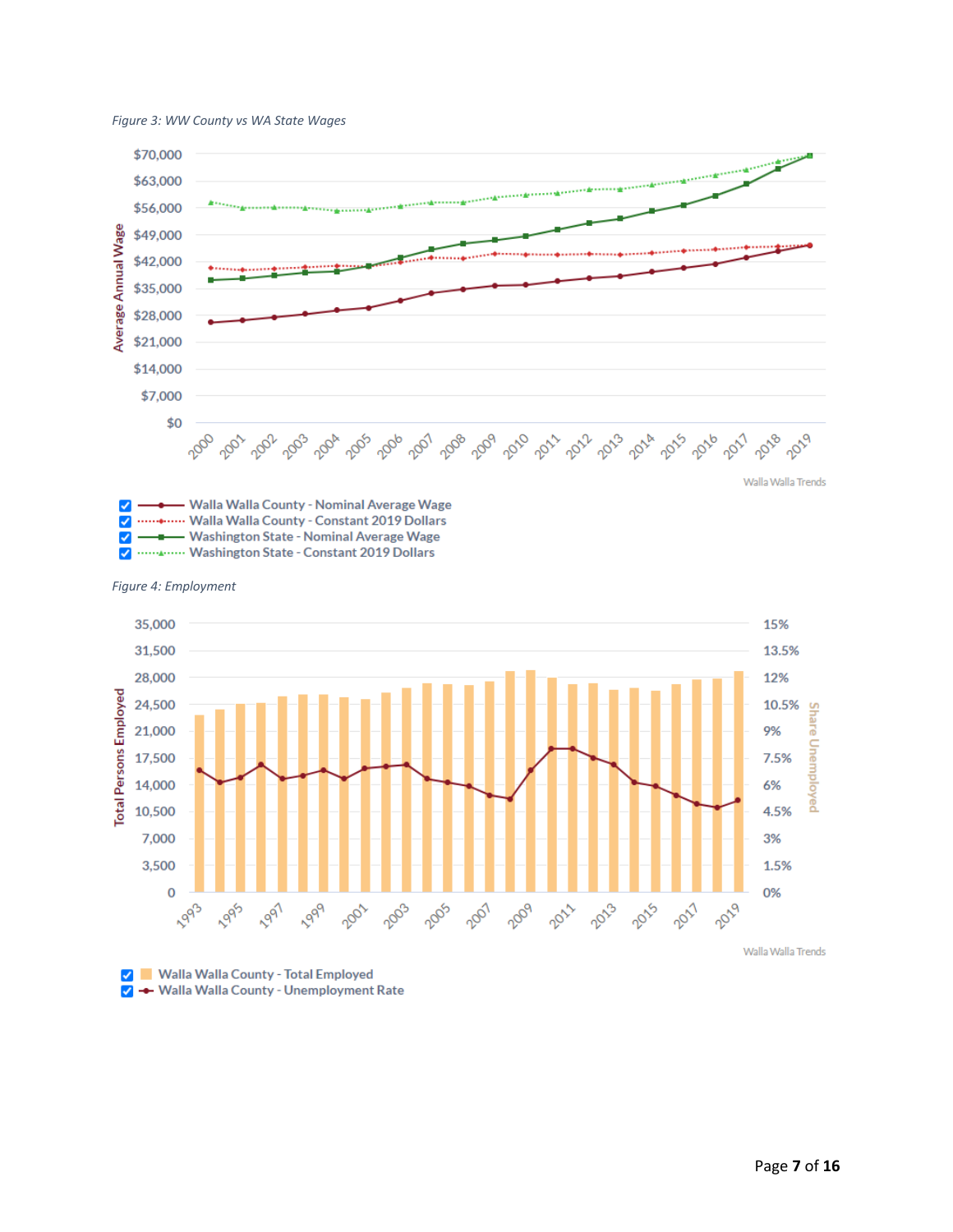### Our Students in Detail

WWCC Quick Facts – Fall 2019

|                           | <b>WWCC</b><br><b>Quick Facts</b>                                                                                                  |       |                                                                                         |                                        | Sex                                        |                      |  |  |
|---------------------------|------------------------------------------------------------------------------------------------------------------------------------|-------|-----------------------------------------------------------------------------------------|----------------------------------------|--------------------------------------------|----------------------|--|--|
|                           |                                                                                                                                    |       | <b>Rcvd Aid</b>                                                                         | 51%                                    |                                            | <b>Unknown</b><br>1% |  |  |
|                           |                                                                                                                                    |       | Location (majority of coursework)<br>Counts may duplicate if multiple quarters selected |                                        | Male<br>38%                                |                      |  |  |
| <b>Headcount</b><br>2,864 | <b>Clarkston (day)</b><br><b>Clarkston (eve)</b><br><b>Distance</b><br>Other (incl. DOC)<br>Walla Walla (day)<br>Walla Walla (eve) |       |                                                                                         | 428<br>24<br>251<br>160<br>1,958<br>43 | Female<br>61%                              |                      |  |  |
| <b>Educ. Intent</b>       | Age                                                                                                                                |       | <b>Family Status</b>                                                                    |                                        | <b>Work Status</b>                         |                      |  |  |
| Workforce                 | <b>Distribution</b>                                                                                                                |       | <b>Single parent</b>                                                                    | 285                                    | <b>Employed</b>                            | 1,096                |  |  |
| 53%                       | <b>Under 20</b>                                                                                                                    | 27%   | Couple w/ depe<br>No dependents                                                         | 427<br>1,453                           | <b>Unemployed</b><br><b>Worker Retrain</b> | 786<br>354           |  |  |
|                           | $20 - 24$                                                                                                                          | 25%   | Other<br><b>Unknown</b>                                                                 | 436<br>263                             | <b>Workfirst</b><br>Other                  | 23<br>605            |  |  |
|                           | $25 - 29$                                                                                                                          | 13%   | <b>Race/Ethnicity</b><br>(see below for details)                                        |                                        |                                            |                      |  |  |
|                           | 30-34                                                                                                                              | 10%   |                                                                                         |                                        |                                            |                      |  |  |
|                           | 35-39                                                                                                                              | 7%    |                                                                                         |                                        | Hispanic/Latinx                            |                      |  |  |
|                           | 40-44                                                                                                                              | 4%    |                                                                                         |                                        | 18%                                        |                      |  |  |
| <b>Academic Transfer</b>  | 45-49                                                                                                                              | - 3%  |                                                                                         | <b>Unknown</b><br>10%                  |                                            |                      |  |  |
| 28%                       | 50-54                                                                                                                              | - 3%  |                                                                                         |                                        | Multi/Other                                |                      |  |  |
|                           | 55-59                                                                                                                              | $-2%$ |                                                                                         |                                        | 14%                                        |                      |  |  |
|                           | 60-64                                                                                                                              | $-2%$ |                                                                                         |                                        |                                            |                      |  |  |
| Other<br><b>HS</b><br>6%  | 65 or Above                                                                                                                        | 5%    |                                                                                         | White<br>54%                           |                                            |                      |  |  |
| 13%                       | <b>Unknown</b>                                                                                                                     |       |                                                                                         |                                        |                                            |                      |  |  |
|                           | <b>Median Age</b>                                                                                                                  | 23.22 |                                                                                         |                                        |                                            |                      |  |  |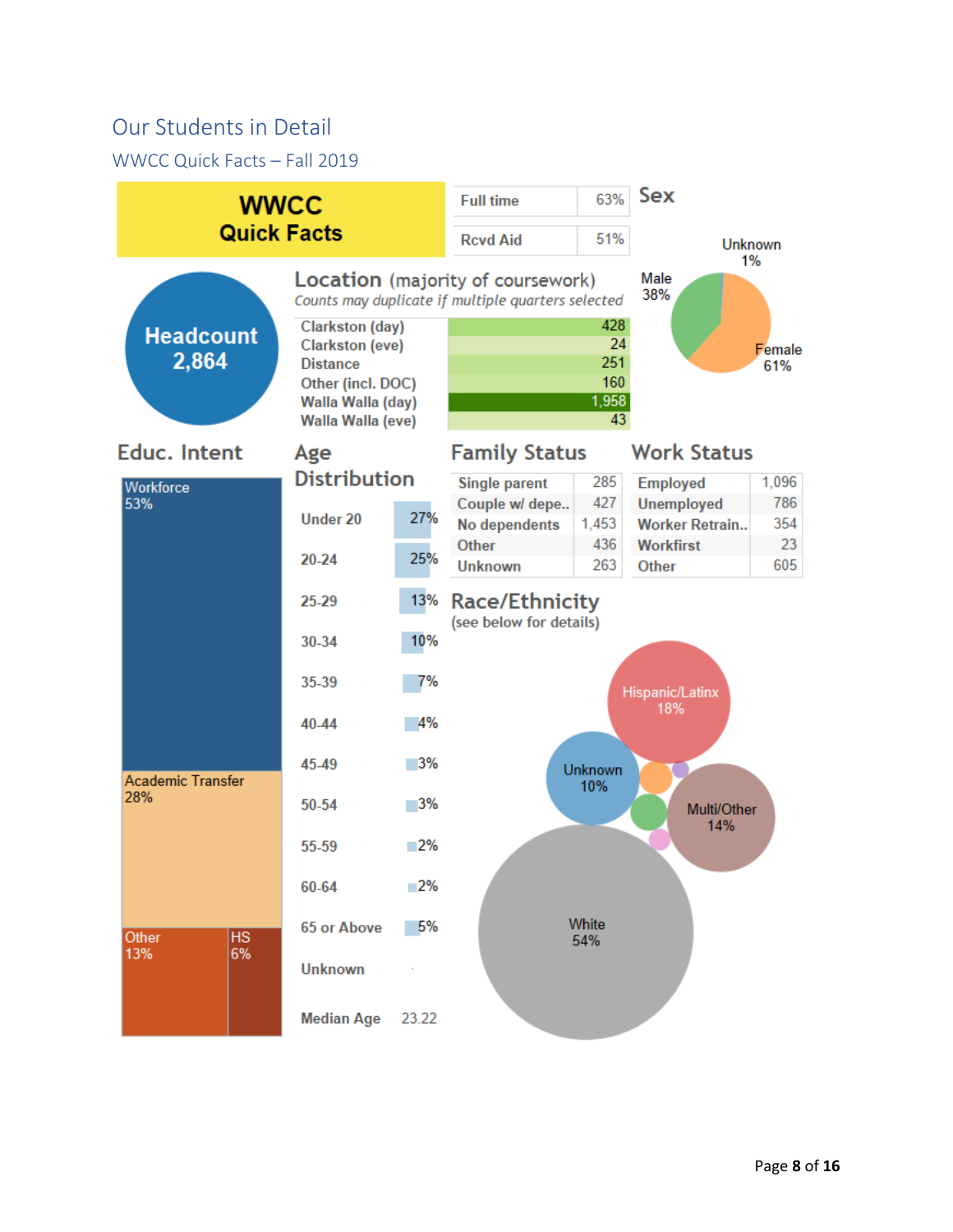#### Race & Ethnicity

Table shows multiyear percentages of state-funded students in fall by prioritized race-ethnicity.<sup>5</sup> Percentages are based on headcount and are rounded to the nearest whole. Data come from SBCTC Enrollment dashboard, ultimately from WWCC college records, and present categories that match their other public reports.

|                              | Fall<br>'10 | Fall<br>'11 | Fall<br>'12 | Fall<br>'13 | Fall<br>'14 | Fall<br>'15 | Fall<br>'16 | Fall<br>'17 | Fall<br>'18 | Fall<br>'19 |
|------------------------------|-------------|-------------|-------------|-------------|-------------|-------------|-------------|-------------|-------------|-------------|
| Am.Ind / AK<br><b>Native</b> | 1%          | 1%          | 1%          | 1%          | 1%          | 1%          | 1%          | 1%          | 1%          | 1%          |
| Asian                        | 1%          | 1%          | 1%          | 1%          | 1%          | 2%          | 2%          | 2%          | 1%          | 2%          |
| Black / Afr.Am.              | 1%          | 1%          | 1%          | 1%          | 1%          | 2%          | 1%          | 2%          | 1%          | 1%          |
| <b>Hispanic</b>              | 16%         | 16%         | 17%         | 17%         | 18%         | 18%         | 18%         | 19%         | 17%         | 18%         |
| <b>Pacific Islander</b>      |             | 1%          |             |             |             | 1%          | 1%          |             |             |             |
| White                        | 70%         | 67%         | 65%         | 63%         | 61%         | 59%         | 59%         | 58%         | 58%         | 54%         |
| 2+ Races                     | 5%          | 6%          | 6%          | 7%          | 8%          | 9%          | 10%         | 11%         | 11%         | 14%         |
| <b>Not Reported</b>          | 7%          | 8%          | 8%          | 9%          | 10%         | 10%         | 9%          | 7%          | 9%          | 10%         |

By ethnicity (i.e., Hispanic vs non), many of the students listed above as being of two or more races could be considered Hispanic or Latinx.

|                                       | Fall<br>'10 | Fall<br>'11 | Fall<br>'12 | Fall<br>'13 | Fall<br>'14 | Fall<br>'15 | Fall<br>'16 | Fall<br>'17 | Fall<br>'18 | Fall<br>'19 |
|---------------------------------------|-------------|-------------|-------------|-------------|-------------|-------------|-------------|-------------|-------------|-------------|
| Hispanic (alone or in<br>combination) | 18%         | 18%         | 19%         | 21%         | 22%         | 23%         | 23%         | 25%         | 23%         | 26%         |
| <b>Other Students</b>                 | 76%         | 74%         | 72%         | 70%         | 69%         | 67%         | 68%         | 68%         | 68%         | 63%         |
| <b>Not Reported</b>                   | 7%          | 8%          | 8%          | 9%          | 10%         | 10%         | 9%          | 7%          | 9%          | 10%         |

#### Equity Gaps in Completion

Hispanic/Latinx males complete their programs of study at a lower rate than do their female peers. This is especially evident if increasing the timeframe from completion within three year (150% normal time to completion, also known as the "student right to know" rate) to four.

<sup>&</sup>lt;sup>5</sup> Race and ethnicity are distinct but related social constructs pertaining to culture, place of origin, native language, and other aspects of identity. SBCTC and US Census collect data on ethnicity related to Hispanic (sometimes "Latinx") origin and on a variety of self-identified race classifications. The categories listed here are a standard set within the WA CTC system, though not the only set, that prioritizes answers provided by students in separate questions for which multiple choices may be allowed.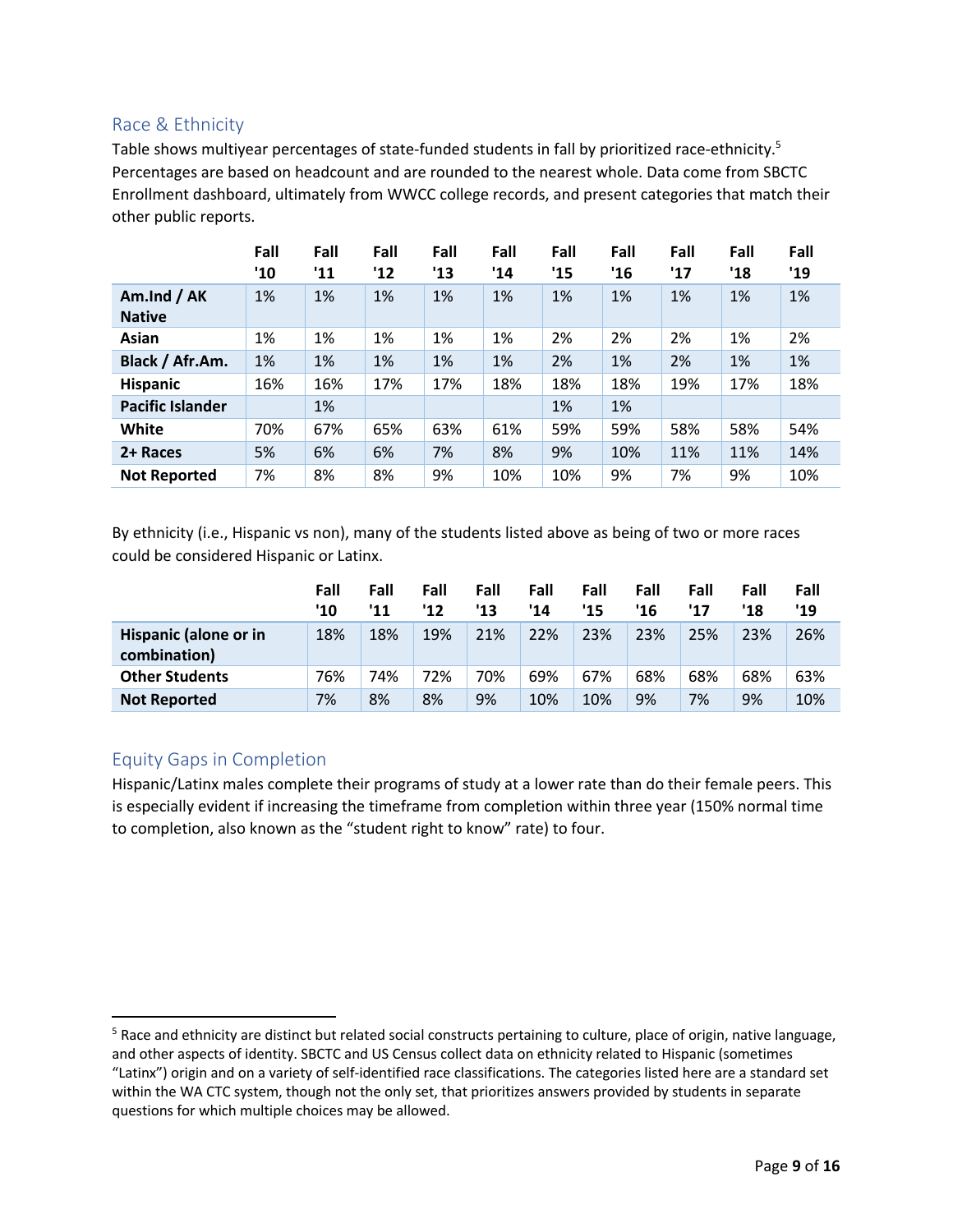





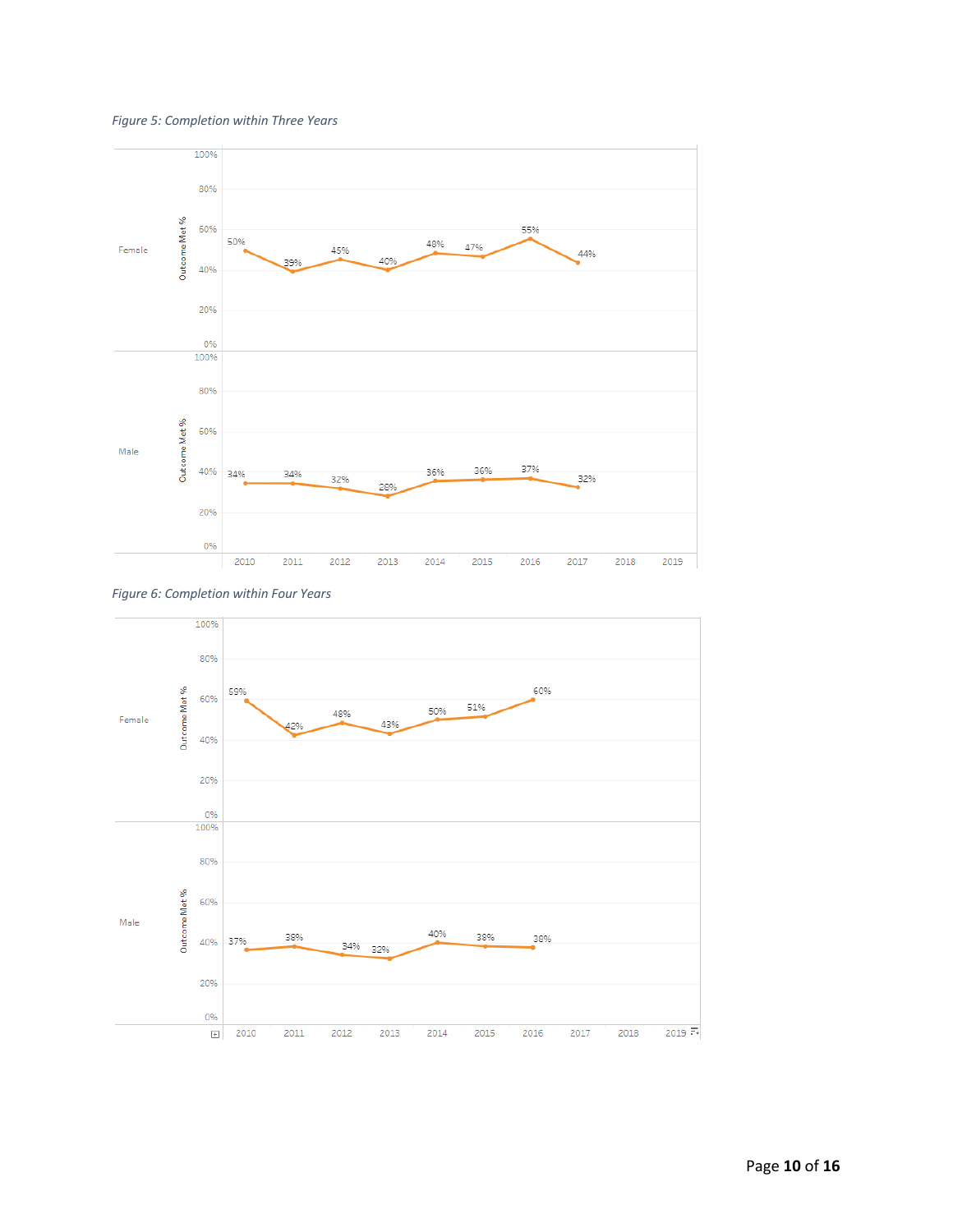### Public Schools in Detail

Data from WA Office of Superintendent of Public Instruction (OSPI), Walla Walla Public Schools (WWPS), and WA Education Research and Data Center (ERDC). <sup>6</sup>

#### School Districts



#### Walla Walla Public Schools



| Total Students 2019-20          | 5,716 (N) |
|---------------------------------|-----------|
| Female                          | 49%       |
| Gender X                        | < 1%      |
| Male                            | 51%       |
| American Indian/ Alaskan Native | $< 1\%$   |
| Asian                           | 1%        |
| Black/ African American         | 1%        |
| Hispanic/ Latino of any race(s) | 42%       |
|                                 |           |

<sup>6</sup> Washington Economic Research & Data Center <https://erdc.wa.gov/data-dashboards/high-school-graduateoutcomes>, WA Office of Superintendent of Public Schools

<https://washingtonstatereportcard.ospi.k12.wa.us/ReportCard/ViewSchoolOrDistrict/100283>.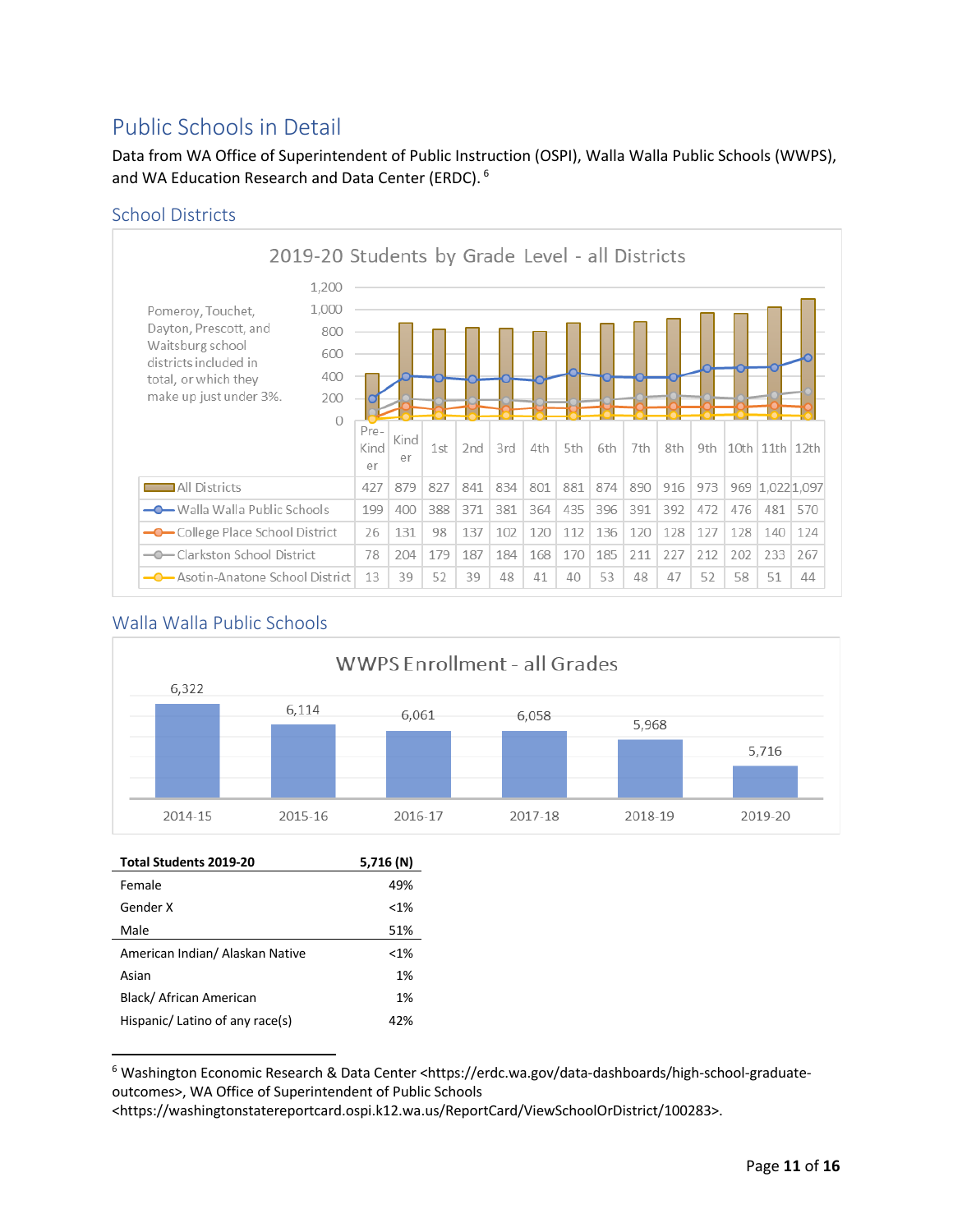| Native Hawaiian/ Other Pacific Islander | $< 1\%$ |
|-----------------------------------------|---------|
| Two or More Races                       | 3%      |
| White                                   | 53%     |

## What percent of students graduated in four years, by student demographics?

## Walla Walla Public Schools

|                                    | Graduating |            | <b>Percent Continuing</b>        | <b>Percent Dropout</b>           |
|------------------------------------|------------|------------|----------------------------------|----------------------------------|
| Female                             |            | 92.6% 2.2% |                                  | 5.2%                             |
| Male                               |            | 87.6%      | 3.5%                             | 9.0%                             |
| American Indian/<br>Alaskan Native | N<10       |            | Suppressed: Graduation Rate N<10 | Suppressed: Graduation Rate N<10 |
| Asian                              | N<10       |            | Suppressed: Graduation Rate N<10 | Suppressed: Graduation Rate N<10 |
| Black/ African<br>American         | N<10       |            | Suppressed: Graduation Rate N<10 | Suppressed: Graduation Rate N<10 |
| Hispanic/ Latino of<br>any race(s) |            | 89.3%      | 4.7%                             | 6.0%                             |
| Two or More Races                  | 80.0%      |            | 6.7%                             | 13.3%                            |
| White                              |            | 91.6%      | 1.2%                             | 7.2%                             |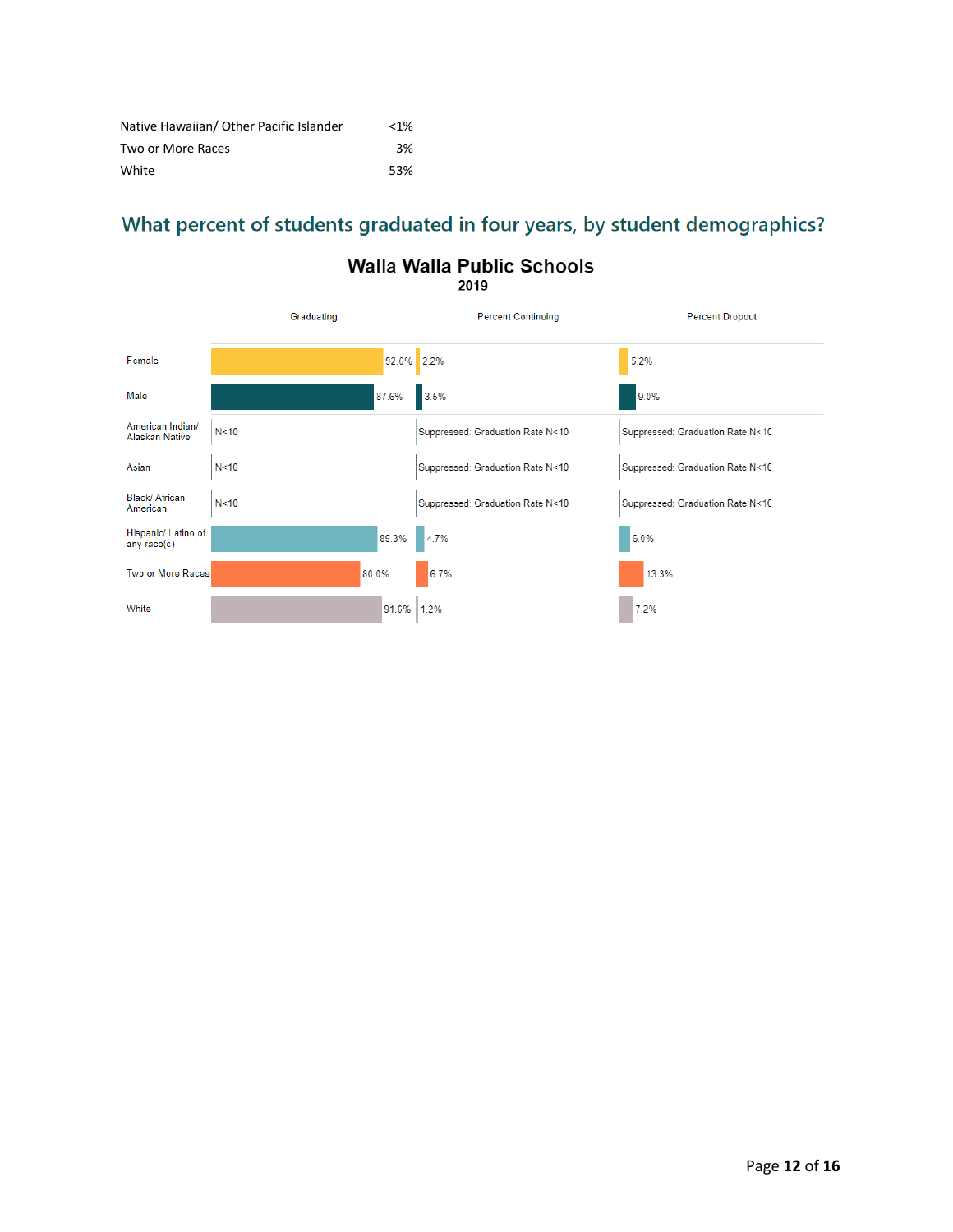#### WWPS All High Schools Post-Graduate Outcomes

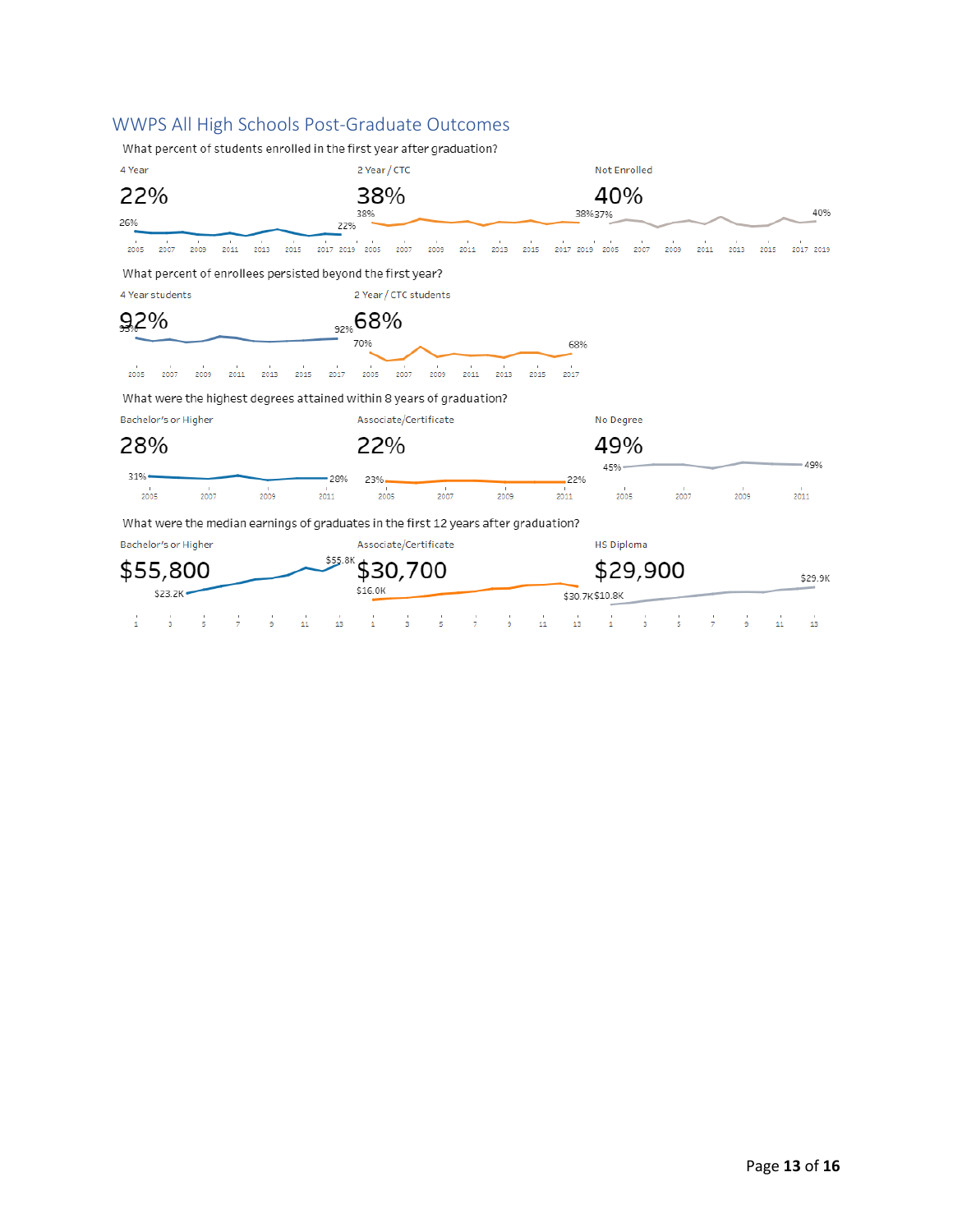#### Walla Walla High School Post-Graduate Outcomes





## Where did postsecondary enrollees attend college in the first year?

| Percent of WWPS Graduates Who Enrolled in College<br>(60% of total above) |                                   | 2012    | 2013           | 2014    | 2015 | 2016 | 2017           | 2018 |
|---------------------------------------------------------------------------|-----------------------------------|---------|----------------|---------|------|------|----------------|------|
|                                                                           | <b>Walla Walla</b>                | 58      | 57             | 54      | 58   | 61   | 57             | 57   |
| 2 Yr/CTC                                                                  | Other 2Yr/CTC                     | 4       | 2              | 3       | 3    | 2    | 4              | 4    |
|                                                                           | Private/out of state - 2Yr/CTC    | 2       | 3              | 2       | 3    | 2    | 3              | 3    |
|                                                                           | <b>Private/out of state - 4Yr</b> | 17      | 22             | 19      | 20   | 16   | 19             | 20   |
|                                                                           | <b>WSU</b>                        | 8       | 4              | 6       | 4    | 5    | 7              | 5    |
| 4 Yr                                                                      | <b>UW</b>                         | 3       | 3              | 5       | 3    | 3    | 2              | 5    |
|                                                                           | <b>EWU</b>                        | 5       | 4              | 6       | 2    | っ    | 3              | 3    |
|                                                                           | <b>WWU</b>                        | $0 - 2$ | 4              | 3       | 3    | 5    | $\overline{2}$ |      |
|                                                                           | Other 4Yr                         | 2       | $\overline{2}$ | $0 - 1$ | 3    | 3    | 3              | 3    |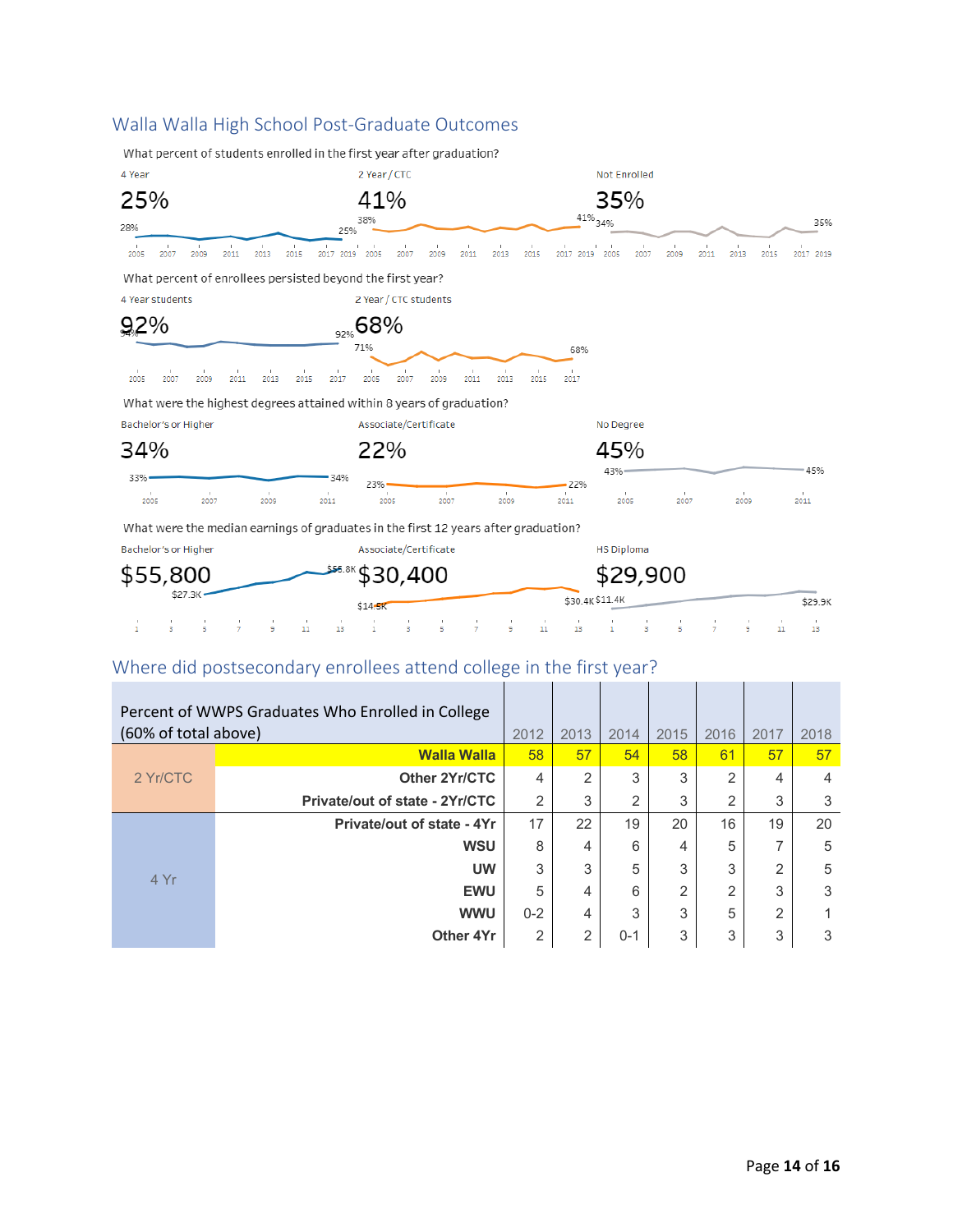|                                   | <b>Percent of WWPS Students One Year After</b><br><b>Graduation by Demographics</b> |                             | 2012                 | 2013     | 2014     | 2015     | 2016      | 2017     | 2018       |
|-----------------------------------|-------------------------------------------------------------------------------------|-----------------------------|----------------------|----------|----------|----------|-----------|----------|------------|
| 4 Yr                              |                                                                                     | 20                          | 25                   | 29       | 24       | 20       | 23        | 22       |            |
| All<br><b>All Students</b>        |                                                                                     | 2 Yr/CTC                    | 34                   | 39       | 38       | 41       | 36        | 39       | 38         |
|                                   |                                                                                     | <b>Not Enrolled</b>         | 46                   | 36       | 33       | 34       | 44        | 38       | 40         |
|                                   |                                                                                     | 4 Yr                        | 23                   | 30       | 32       | 30       | 21        | 27       | 24         |
|                                   | Female                                                                              | 2 Yr/CTC                    | 36                   | 42       | 44       | 41       | 37        | 39       | 42         |
| Gender                            |                                                                                     | <b>Not Enrolled</b>         | 42                   | 29       | 24       | 30       | 43        | 34       | 34         |
|                                   |                                                                                     | 4 Yr                        | 18                   | 19       | 25       | 18       | 20        | 19       | 20         |
|                                   | <b>Male</b>                                                                         | 2 Yr/CTC                    | 32                   | 35       | 31       | 42       | 35        | 38       | 33         |
|                                   |                                                                                     | <b>Not Enrolled</b>         | 51                   | 46       | 44       | 39       | 45        | 43       | 47         |
|                                   |                                                                                     | 4 Yr                        | 16                   | 15       | 26       | 31       | 42        | 30       | 25         |
|                                   | <b>Other (Redacted)</b>                                                             | 2 Yr/CTC                    | 34                   | 36       | 38       | 38       | 42        | 46       | 46         |
|                                   |                                                                                     | <b>Not Enrolled</b>         | 49                   | 49       | 36       | 31       | 17        | 25       | 29         |
|                                   | Spanish/Hispanic/La                                                                 | 4 Yr                        | 11                   | 10       | 13       | 15       | 16        | 13       | 13         |
|                                   | tino                                                                                | 2 Yr/CTC                    | 44                   | 46       | 45       | 48       | 45        | 47       | 45         |
| Race/Ethnicity                    |                                                                                     | <b>Not Enrolled</b>         | 46                   | 44       | 43       | 37       | 39        | 40       | 43         |
|                                   | White                                                                               | 4 Yr<br>2 Yr/CTC            | 27<br>34             | 30<br>34 | 30<br>33 | 30<br>36 | 27<br>35  | 26<br>34 | 26<br>33   |
|                                   |                                                                                     | <b>Not Enrolled</b>         | 39                   | 37       | 37       | 34       | 38        | 39       | 41         |
|                                   |                                                                                     | 4 Yr                        | 8                    | 14       | 22       | 10       | 9         | 11       | 12         |
|                                   | <b>FRPL</b>                                                                         | 2 Yr/CTC                    | 35                   | 46       | 44       | 47       | 38        | 44       | 38         |
|                                   |                                                                                     | <b>Not Enrolled</b>         | 58                   | 40       | 35       | 43       | 53        | 45       | 50         |
| <b>FRPL</b>                       | <b>Not FRPL</b>                                                                     | 4 Yr                        | 30                   | 32       | 35       | 35       | 31        | 34       | 30         |
|                                   |                                                                                     | 2 Yr/CTC                    | 33                   | 34       | 33       | 37       | 34        | 34       | 38         |
|                                   |                                                                                     | <b>Not Enrolled</b>         | 37                   | 34       | 32       | 28       | 35        | 32       | 32         |
|                                   |                                                                                     | 4 Yr                        | $0 - 5$              | $0 - 5$  | $0 - 5$  | $0 - 10$ | $6-9$     | $0 - 5$  | $0 - 5$    |
|                                   | <b>Bilingual</b>                                                                    | 2 Yr/CTC                    | 40-44                | 35-39    | 35-39    | 40-49    | $40 - 44$ | 50-54    | 50-54      |
| Bilingual<br><b>Not Bilingual</b> |                                                                                     | <b>Not Enrolled</b>         | 55-59                | 60-64    | 55-59    | 50-59    | 50-54     | 45-49    | 40-44      |
|                                   |                                                                                     | 4 Yr                        | 23                   | 24       | 25       | 26       | 25        | 23       | 23         |
|                                   |                                                                                     | 2 Yr/CTC                    | 37                   | 38       | 37       | 39       | 38        | 38       | 37         |
|                                   |                                                                                     | <b>Not Enrolled</b><br>4 Yr | 40                   | 39<br>3  | 38<br>6  | 34<br>6  | 37        | 39<br>5  | 41<br>5    |
|                                   | <b>Learning Assistance</b>                                                          | 2 Yr/CTC                    | $\overline{4}$<br>35 | 35       | 36       | 42       | 6<br>37   | 37       | 36         |
|                                   | Program                                                                             | <b>Not Enrolled</b>         | 61                   | 62       | 58       | 51       | 57        | 58       | 59         |
|                                   |                                                                                     | 4 Yr                        | 24                   | 25       | 27       | 29       | 28        | 27       | 26         |
| earning Assistance                | <b>Not Learning</b>                                                                 | 2 Yr/CTC                    | 37                   | 38       | 37       | 39       | 39        | 39       | 38         |
|                                   | <b>Assistance Program</b>                                                           | <b>Not Enrolled</b>         | 39                   | 37       | 36       | 32       | 34        | 34       | 36         |
|                                   |                                                                                     | 4 Yr                        | $0 - 20$             | 23       | 31       | 26       | 24        | 18       | 16         |
|                                   | Section 504                                                                         | 2 Yr/CTC                    | 41-60                | 55       | 38       | 53       | 48        | 47       | 42         |
| Section 504                       |                                                                                     | <b>Not Enrolled</b>         | $21 - 40$            | 23       | 31       | 21       | 27        | 34       | 42         |
|                                   |                                                                                     | 4 Yr                        | 22                   | 23       | 24       | 26       | 24        | 23       | 22         |
|                                   | <b>Not Section 504</b>                                                              | 2 Yr/CTC                    | 37                   | 37       | 37       | 39       | 38        | 38       | 37         |
|                                   |                                                                                     | <b>Not Enrolled</b>         | 41                   | 40       | 39       | 35       | 37        | 39       | 41         |
|                                   |                                                                                     | 4 Yr                        | $0 - 5$              | $0 - 10$ | $0 - 5$  | $0 - 5$  | $0 - 5$   | $0 - 5$  | $0 - 5$    |
| Special Education                 | <b>Special Education</b>                                                            | 2 Yr/CTC                    | $25 - 29$            | 30-39    | 35-39    | 25-29    | 35-39     | 35-39    | 40-44      |
|                                   |                                                                                     | <b>Not Enrolled</b><br>4 Yr | 70-74                | 60-69    | 60-64    | 65-69    | 60-64     | 60-64    | 55-59      |
|                                   | <b>Not Special</b>                                                                  | 2 Yr/CTC                    | 23<br>35             | 27<br>39 | 32<br>38 | 26<br>43 | 22<br>36  | 26<br>39 | 24<br>38   |
|                                   | <b>Education</b>                                                                    | <b>Not Enrolled</b>         | 42                   | 34       | 30       | 30       | 42        | 35       | 38         |
|                                   |                                                                                     | 4 Yr                        | 43                   | 52       | 50       | 48       | 42        | 47       | 45         |
|                                   | $>=3.0$                                                                             | 2 Yr/CTC                    | 31                   | 30       | 30       | 29       | 33        | 33       | 36         |
|                                   |                                                                                     | <b>Not Enrolled</b>         | 25                   | 18       | 21       | 23       | 26        | 20       | 18         |
| GPA                               |                                                                                     | 4 Yr                        | 3                    | 5        | 10       | 5        | 5         | 6        | $\sqrt{5}$ |
|                                   | $3.0$                                                                               | 2 Yr/CTC                    | 36                   | 45       | 45       | 51       | 38        | 43       | 39         |
|                                   |                                                                                     | <b>Not Enrolled</b>         | 61                   | 50       | 44       | 44       | 56        | 51       | 56         |